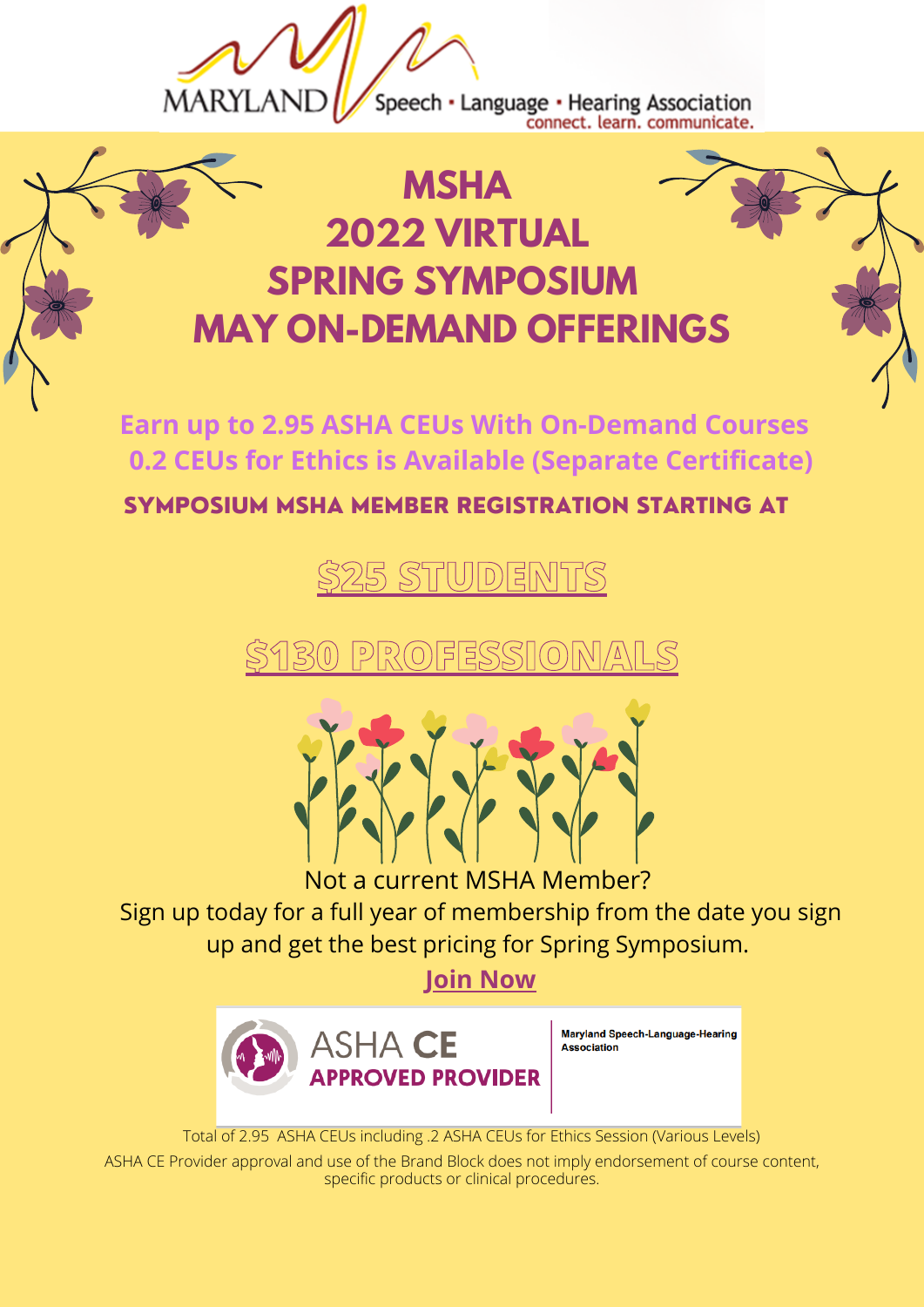Principles and Practices for the Trauma-Informed Clinician Dr. April Garrity, PhD CCC-SLP - 0.15 CEU

Learner Objectives:

- Describe mechanisms and consequences of trauma as they relate to clinical practices.
- Describe Carello's (2020) seven principles of trauma-informed teaching and learning (TITL).
- Provide concrete examples of trauma-informed clinical practices grounded in three teaching and learning frameworks(TITL, TILT, and UDL).
- Starting a Therapeutic Camp for Complex Communication Needs

Christina Royster, EdD, CCC-SLP - 0.15 CEU

Learner Objectives:

- Discuss the need for and importance of children of all ability levels to have a fulfilling summer camp experience.
- Identify various components of an interactive, enriching summer program for children with complex communication needs (CCN).
- Develop a plan/model to establish a therapeutic summer camp in their local area.

Maryland Board of Examiners for Audiologists, Hearing Aid Dispensers, Speech-Language Pathologists & Music Therapists: Carolyn Stine, MHS, M.S., CCC-SLP - 0.15 CEU

- Board Statutes/Regulations and proposed regulations
- Licensure application requirements
- Common Errors
- Disciplinary/Complaint review process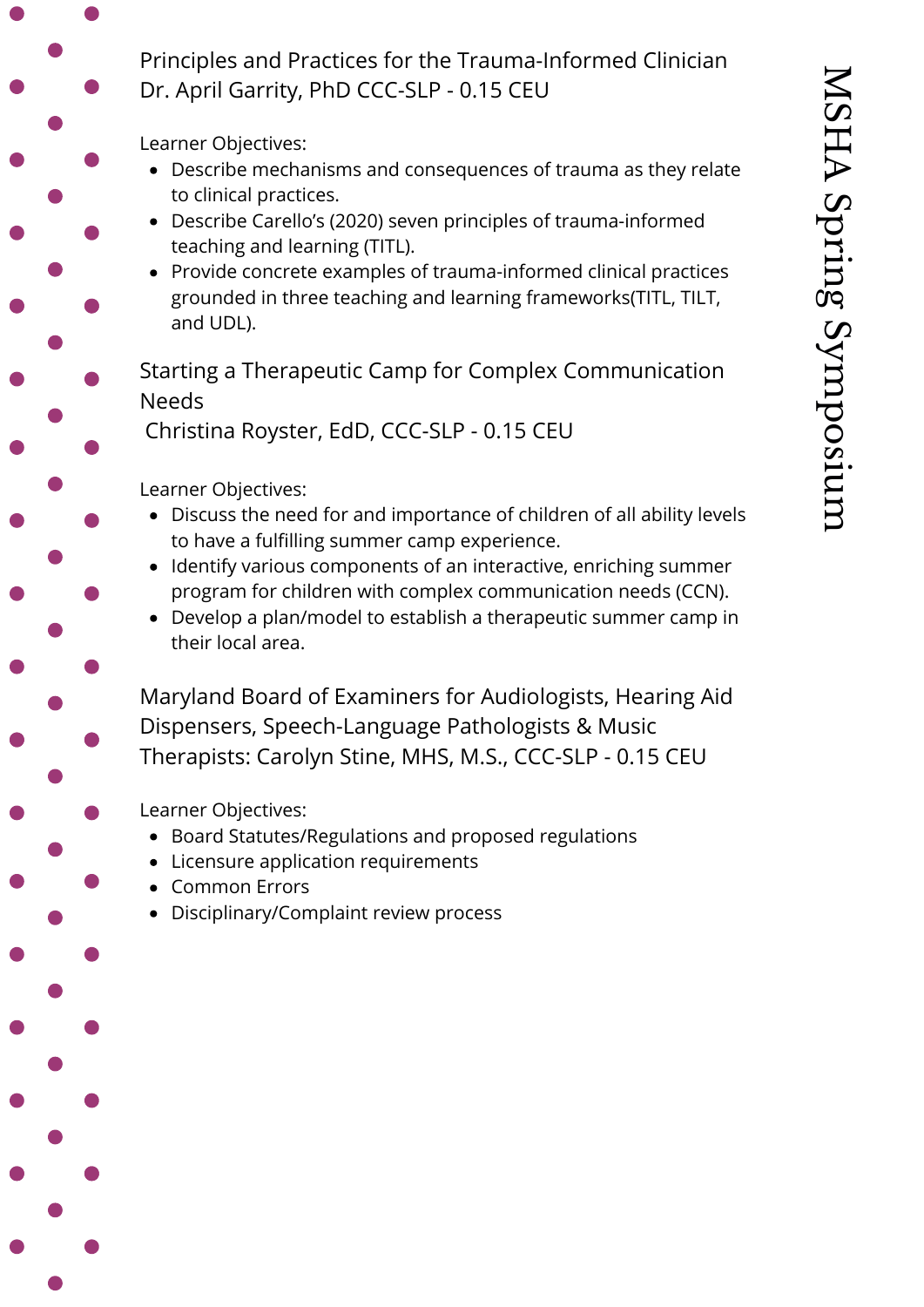The SLP's Role in Selective Mutism: Yes, We Can Treat That! Emily Doll, M.A., M.S., CCC-SLP - 0.2 CEU

Learner Objectives:

- Describe characteristics of selective mutism and the SLP's role in assessing and treating SM.
- Carry out an effective assessment protocol to determine strengths and needs.
- Implement evidence-based treatment strategies for children with SM.

Show Me More Money! Advocating for Salary Improvement for Public School SLPs and Educational Audiologists Julie D. Malone, M.S., CCC-SLP - 0.2 CEU

Learner Objectives:

- Discuss challenges &solutions related to advocating for improved salary/wages, benefits, & working conditions within public schools.
- Compare interest-based bargaining/negotiations &adversarial bargaining.
- Use presented framework to create next steps.

Intersectionality As A Framework for Understanding Marginalization and Praxis for Justice Dr. RaMonda Horton, Ph.D., CCC-SLP, and Dr. LaMonda Horton-Stalling, Ph.D - 0.3 CEU

Learner Objectives:

- Define intersectionality.
- Identify three ways that intersectionality has been used to examine oppression and inequity in ethnic and gender studies.
- Describe how to apply intersectionality to SLHS practice and training.

Stuttering Through the Lifespan: A Case Model Craig Coleman, M.A., CCC-SLP, BCS-F - 0.1 CEU

- Identify risk factors for young children who stutter.
- Identify appropriate treatment goals for people who stutter across the lifespan.
- Identify measurable goals for children and adults who stutter.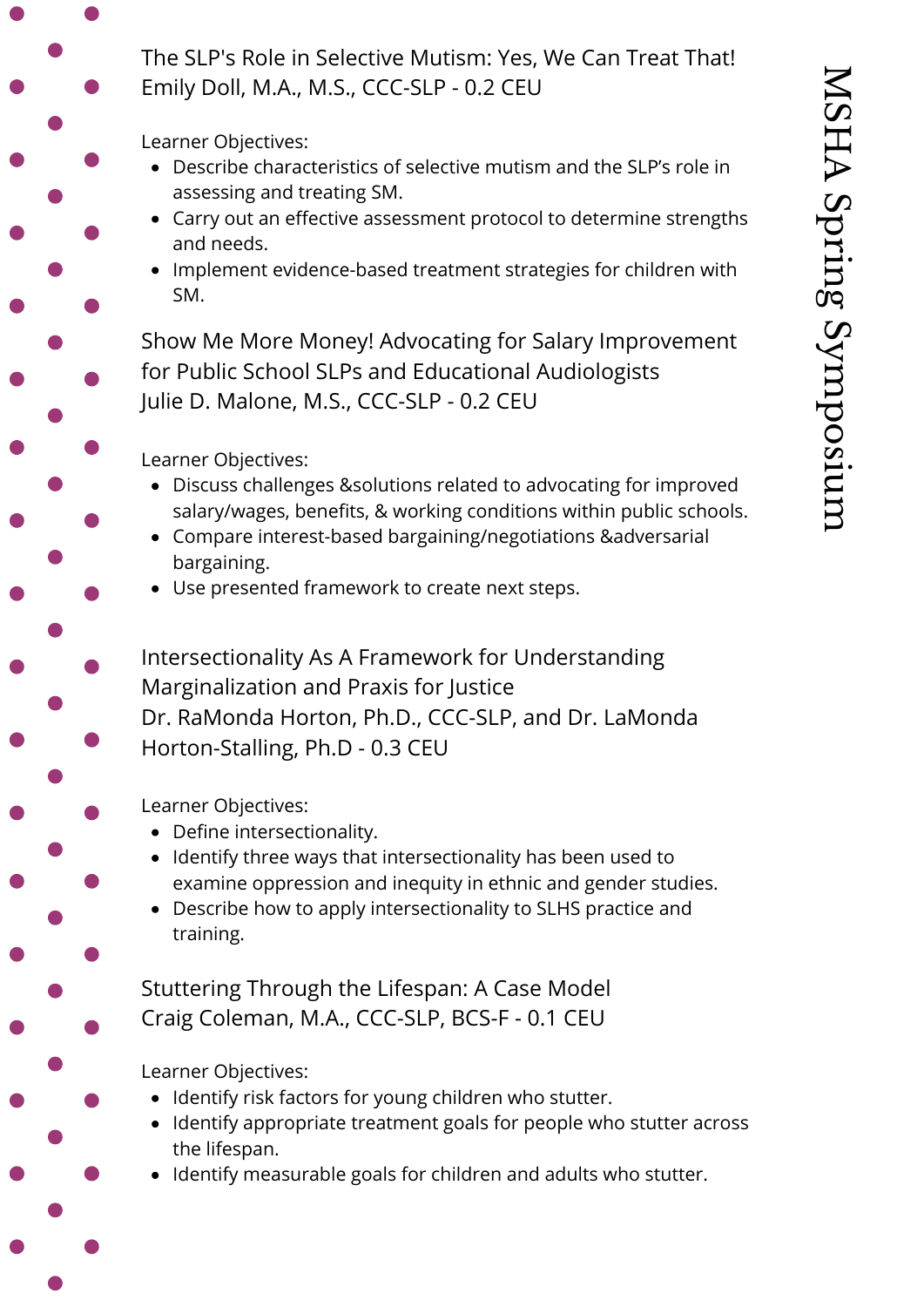Advocacy and Leadership: Lessons Learned from Stuttering Treatment and Beyond

Craig Coleman, M.A., CCC-SLP, BCS-F - 0.1 CEU

Learner Objectives:

- Identify strategies to advocate for clients and professional issues.
- Describe impact of advocacy on working with clients who stutter.
- Identify strategies to use when having difficult conversations in the work setting.

Culturally Responsive and Evidence -Based Evaluations:

SLAM Language Elicitation and Analysis

Dr. Cate Crowley, J.D., Ph.D., CCC-SLP, BCS-CL, ASHA-Fellow - 0.2 CEU

Learner Objectives:

- Identifying the findings of the Barragan, et al (2018) article re the CELF4-Spanish and the Hendricks & Adlof 2017 article on the impact of scoring modifications in the CELF5.
- Identify three ways of analyzing the deep structures of a language sample beyond morphology and vocabulary.
- Describe the difference between culturally-responsive, evidencebased evaluations and standardized test score-based evaluations.
- CLUB: Connecting Language Using Books Sharon Conty, CCC-SLP and Alyson Fagan, M.S., CCC-SLP - 0.1 CEU

- Identify: how Autism Spectrum Disorder affects reading comprehension, social skills, and executive functioning
- Describe: how reading comprehension skills can be used to increase social skills
- List: strategies to use books to increase reading comprehension, narrative language, social skills, and executive functioning skills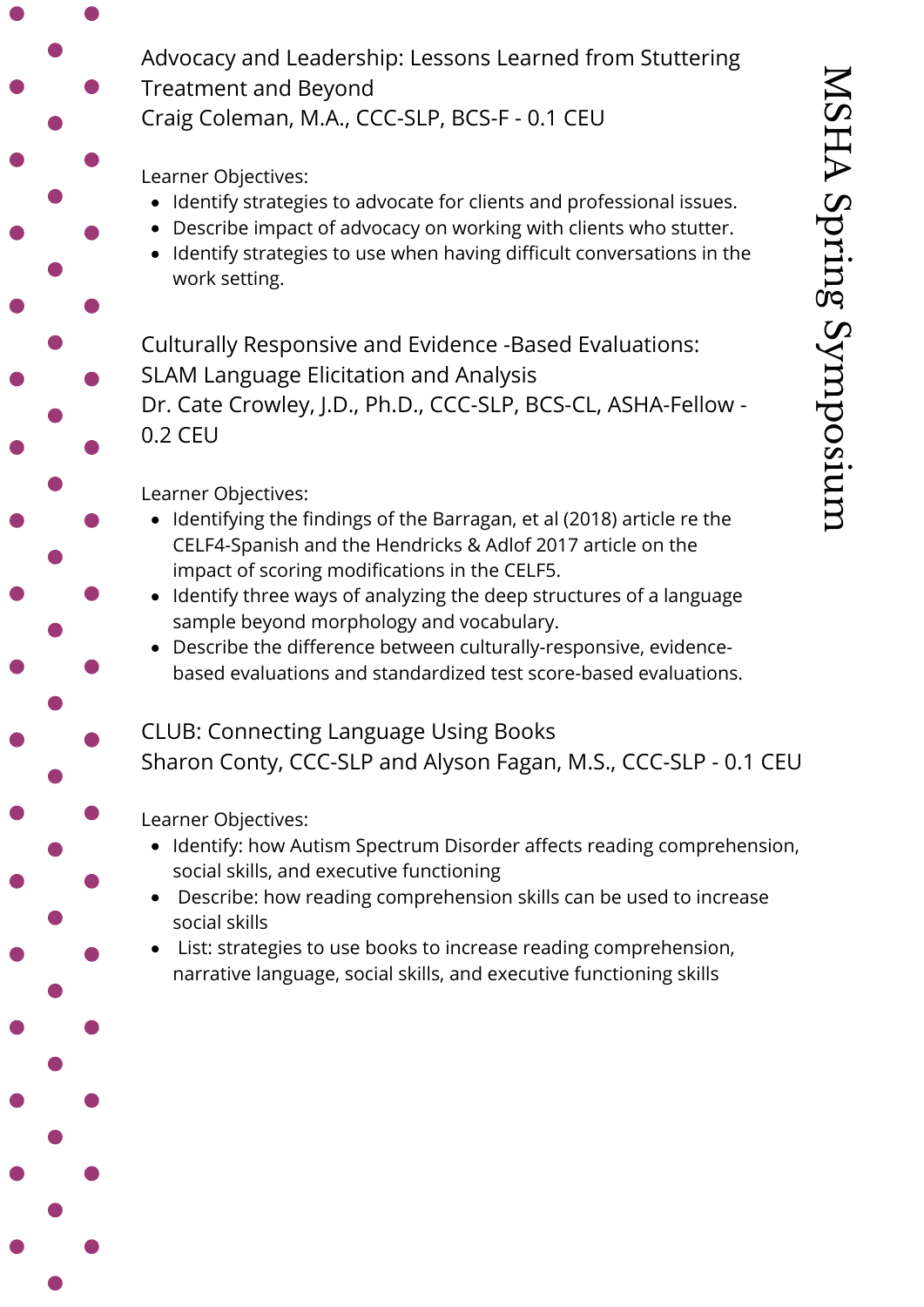Pathways: to Academic Success Through Language (PASL) Monica Cetuk, CCC-SLP; Tamarra Jones, CCC-SLP; Karen Miranda, CCC-SLP; and Lisa Tuit CCC-SLP - 0.15 CEU

Learner Objectives:

- Recognize language demands in the curriculum and classroom routines.
- Incorporate strategies to support language demands in the classroom.
- Identify opportunities to support language through collaboration and co-teaching.

Ethical Practice in Speech-Language Pathology and Audiology Today: Dilemmas and Solutions Dr. Arlene E. Carney, Ph.D. - 0.2 CEU

Learner Objectives:

- Determine if ASHA members have a history of ethical violation(s).
- Access help from the Ethics Office at ASHA to discuss possible ethical violations.
- Review the Code of Ethics thoughtfully to determine how to prevent ethical violations.
- Describe what to do when faced with a possible ethics violation made by them or others
- Find and review issues in Ethics statements pertaining to their ethical concerns

Social Competence Assessment Practices after Pediatric Traumatic Brain Injury: How Do We Make This Functional? Dr. Casey Keck, Ph.D. - 0.15 CEU

- Explain three reasons why functional social competence assessment practices are critical for youth (children and adolescents) with traumatic brain injury (TBI).
- Use a client-centered framework and cognitive-communication model to develop a functional social competence assessment plan for youth with TBI.
- Discuss the relationship between functional social competence assessment practices and client-centered interventions.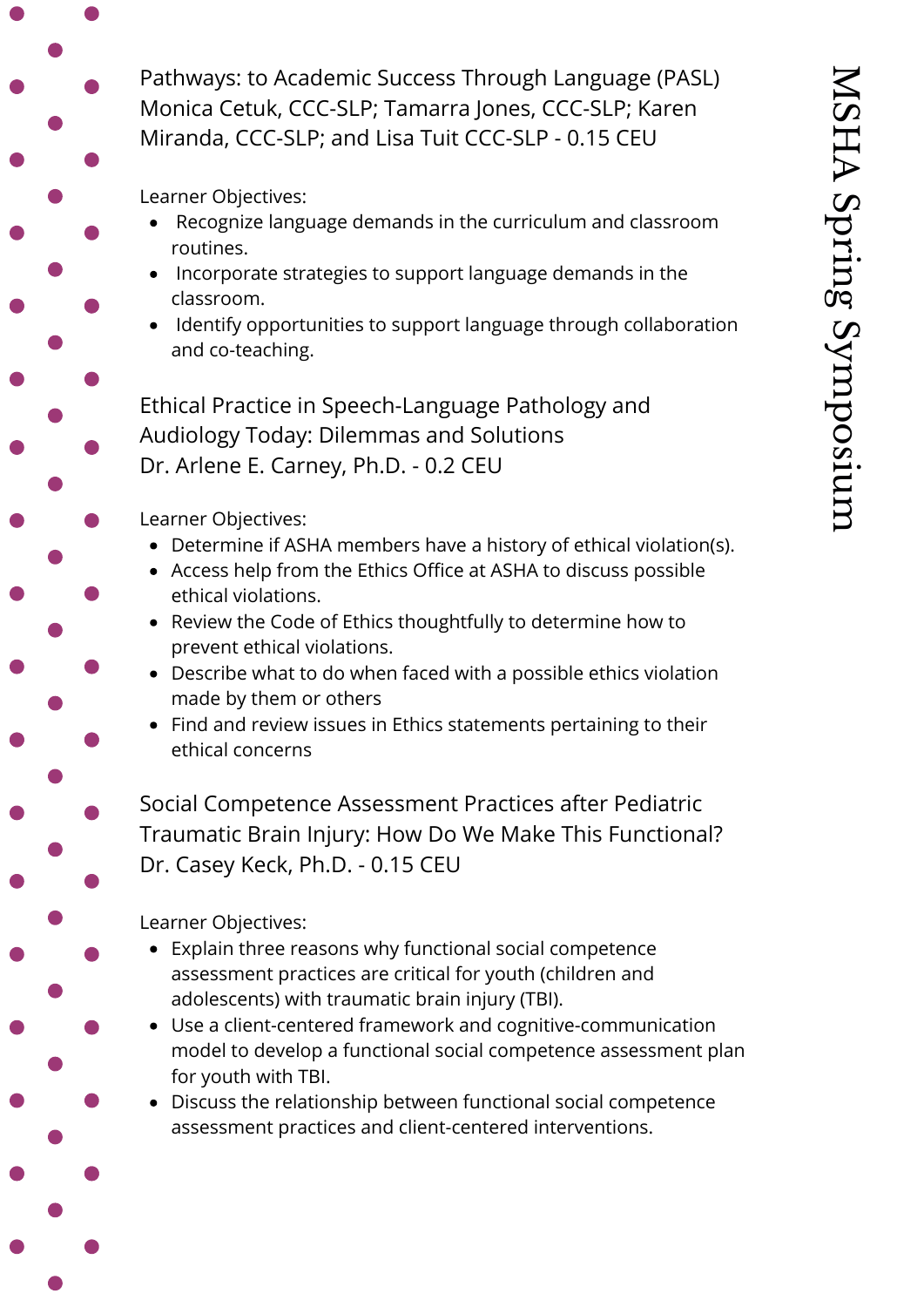Executive Functioning Boot Camp Sharon Conty, CCC-SLP Alexandra Bridges, M.S. CCC-SLP - 0.1 CEU

Learner Objectives:

- Assess executive functioning needs of clients
- Formulate executive functioning goals for therapy
- Generalize executive functioning skills to classroom needs and activities of daily living"

Language Deprivation in Children who are Deaf and Hard of Hearing

Kimberly Sanzo, M.S., CCC-SLP, BCS-CL - 0.2 CEU

- Name the symptoms and characteristics of language deprivation
- Explain how language deprivation occurs among children who are Deaf or hard of hearing
- Differentiate language deprivation from disorder and delay